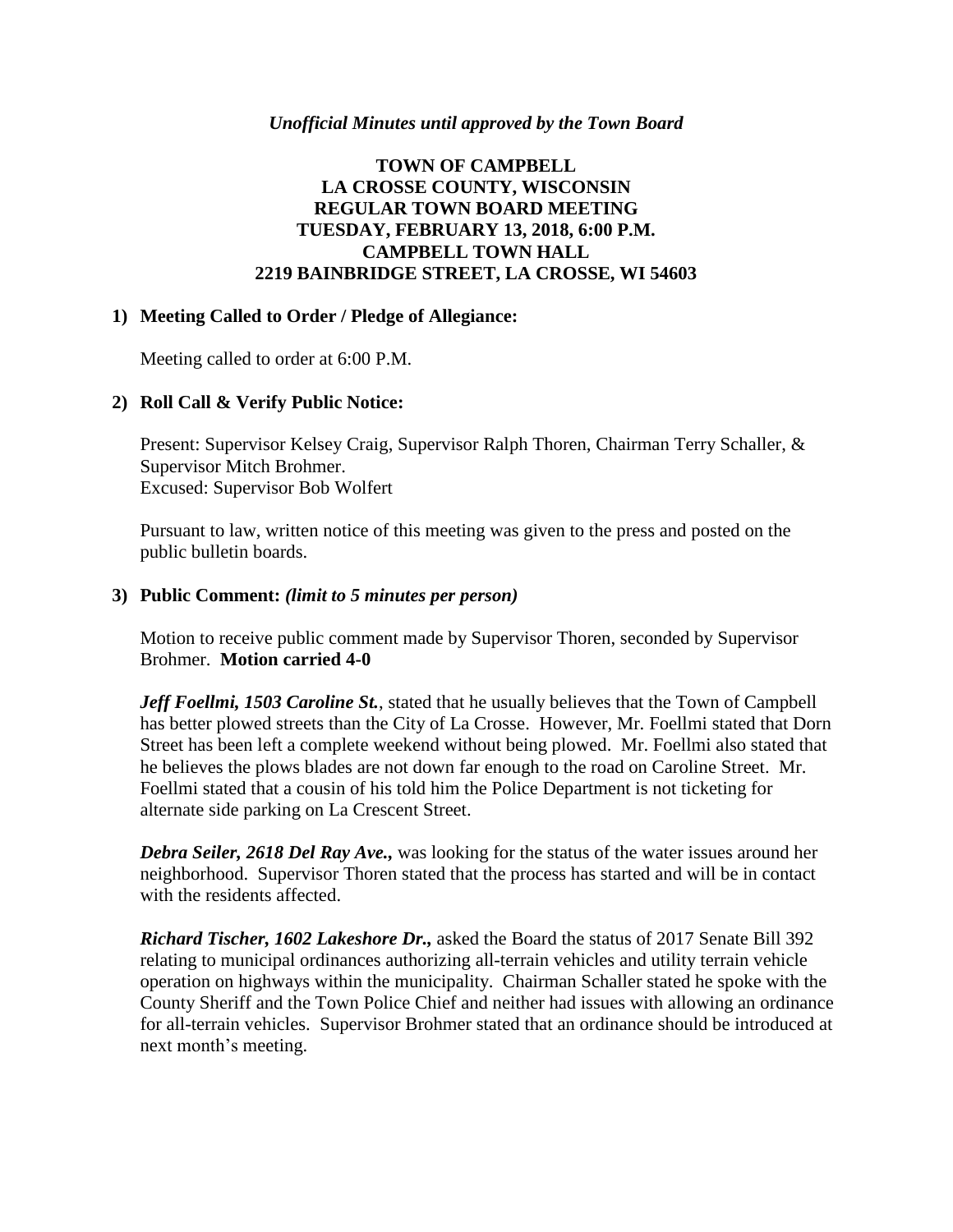*Pete Winkler, 537 Hinkley Rd.,* wanted to see a little more police visibility around the school. Officer Czys addressed his concern and will pass that along to Chief Gavrilos.

*Bruce Becker, 3111 Lakeshore Dr.,* stated that at last month's meeting he had asked if the Chairman was going to apologize to the Police Department. Mr. Becker stated that Chairman Schaller did not answer him and if he had anything else? Mr. Becker asked Chairman Schaller for an answer. Chairman Schaller responded with the same response as last month. Mr. Becker asked Clerk Hawkins what the \$520.00 bill to Tostrud and Temp was for. Clerk Hawkins stated that at least twice a year he has Danielle Temp come in to look over the books with him in preparation for the annual audit. Mr. Becker also stated that he believes Supervisor Wolfert should be marked absent instead of excused when he is unable to attend the monthly meetings.

*Lee Weis, 100 Church Dr.,* addressed Steve Hockenbery and asked him if he knows in advance the dates for the Fish Boils or if it was month to month. Mr. Hockenbery stated it was month by month. Mr. Weis inquired about agenda item 5(E). Chairman Schaller stated that Dan Nelson had asked about removing the charge from the City of La Crosse since there is no longer a structure on the property and it is used as a parking lot. Both the City of La Crosse and the Town of Campbell would have to be in agreeance.

Motion to close public comment made by Supervisor Brohmer, seconded by Supervisor Thoren. **Motion carried 4-0**

- **4) Consent Agenda: (All items listed are considered routine and will be enacted with one motion. There will be no separate discussion of these items unless a Board member so requests, in which case the item will be removed from the Consent Agenda and be considered on the Regular Agenda).**
	- **A) Approval of Minutes:** Regular Board Meeting 01/09/2018
	- **B) Plan Commission Meeting Recommendations: No Meeting**
	- **C) Payment of Bills:**

Motion to approve the Consent Agenda made by Supervisor Brohmer, seconded by Chairman Schaller. **Motion carried 4-0**

# **5) Business:**

**A)** Approval of refunds due for 2017 taxes. (Clerk)

Motion to approve refunds due for 2017 taxes made by Supervisor Craig, seconded by Chairman Schaller. **Motion carried 4-0**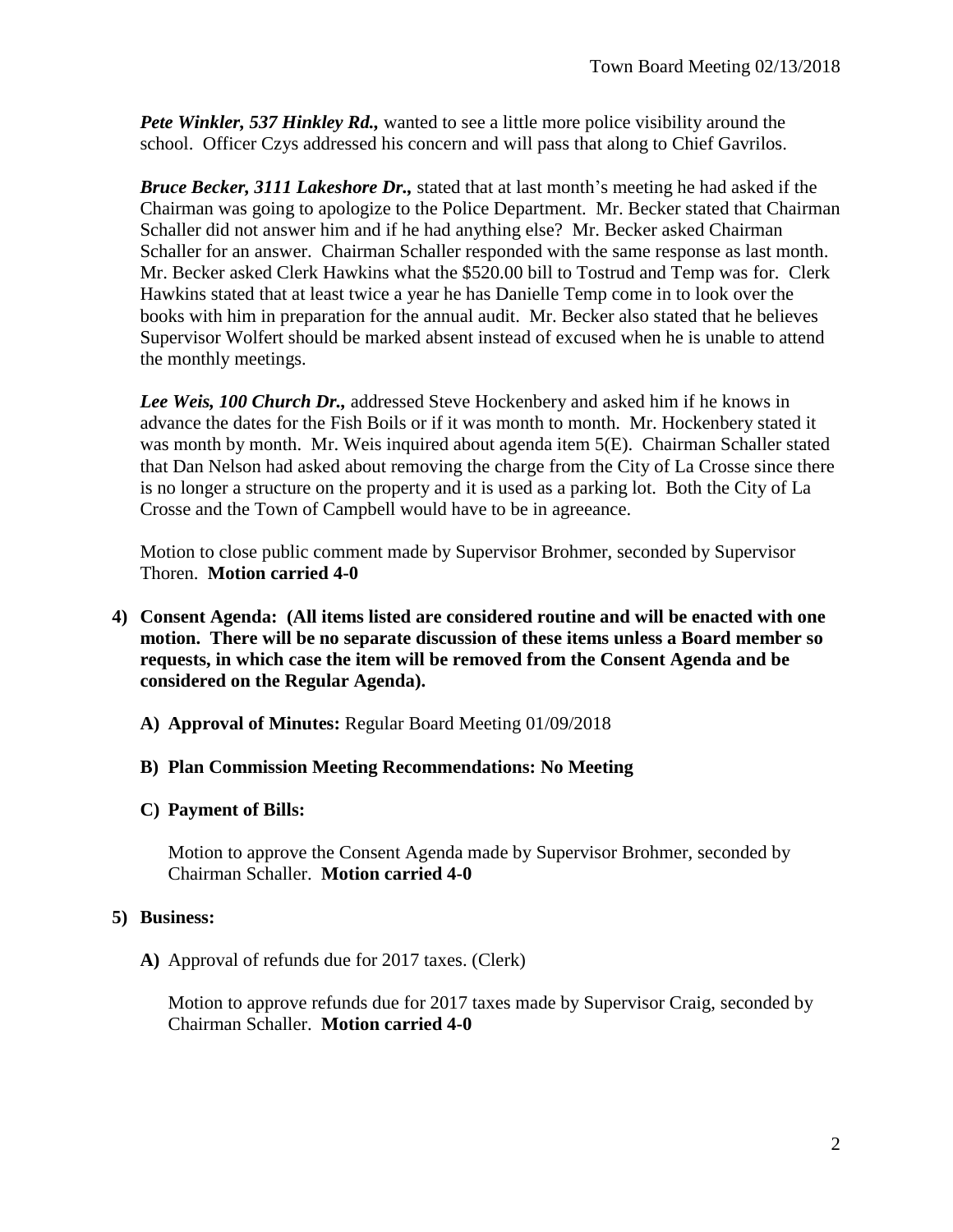**B)** Approval of a Temporary Class "B" Retailer's License for the French Island Lions Club for February 24, 2018 at the Community Center. (Clerk)

Motion to approve a Temporary Class "B" Retailer's License for the French Island Lions Club for February 24, 2018 at the Community Center made by Supervisor Brohmer, seconded by Supervisor Thoren. **Motion carried 4-0**

**C)** Approval for "Rock 'n the Docks" for August 4, 2018 from 2:00p.m. – 12:00a.m. at Huck's on the River, 129 Marina Dr. (Chair)

Motion to approve "Rock 'n the Docks" for August 4, 2018 made by Supervisor Craig, seconded by Chairman Schaller. **Motion carried 4-0**

**D)** Requests for Proposals for upgrading Town security camera system. (Brohmer)

Supervisor Brohmer stated that two proposals were submitted and that tonight's agenda item would be for informational purposes only. The first proposal was from Five Star Telecom, Inc. for a total of \$13,176.07. The second proposal was from Doyle Brothers TV & Video Security, LLC for a total of \$9,585.02. Supervisor Brohmer would like at least one more proposal before making a decision.

Motion to postpone agenda item 5(D) until next month's meeting made by Supervisor Brohmer, seconded by Chairman Schaller. **Motion carried 4-0**

**E)** Amendment of the Fire protection agreement with the City of La Crosse relating to property at 129 Clinton St. (Star of the Sea, LLC). (Chair)

Chairman Schaller stated that the Town and the City of La Crosse have been working together to make an amendment change to the Fire protection agreement to remove the parcel at 129 Clinton St. For the last couple years, Star of the Sea, LLC has been charged for fire protection of a parking lot. The Town hopes to have a resolution for approval at next month's meeting. The Town is waiting for City of La Crosse legislation and the Mayor's approval.

# **No Further Action Taken**

**F)** Review of employee timekeeping procedures. (Craig)

Unaware that a new time clock was purchased, Supervisor Craig wanted the Board to discuss employees using an on-line time clock.

#### **No Further Action Taken**